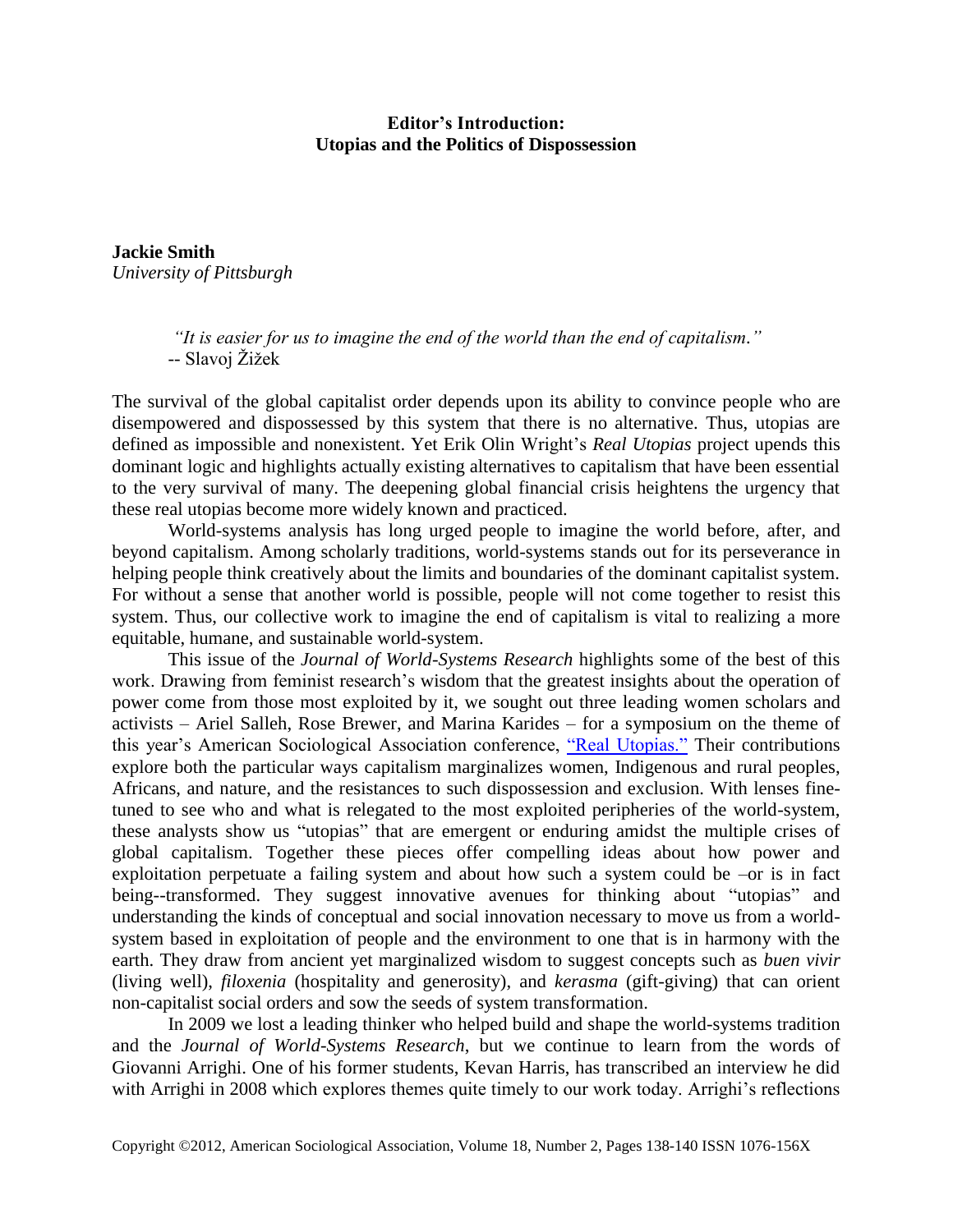on the decline of U.S. hegemony, on his book, *Adam Smith in Beijing*, and on related themes strongly resonate with the issue's other contributions as well as contemporary debates.

In the wake of the Rio+20 conference's failure to offer effective responses to global climate change, we are pleased to be able to offer two articles that shed light on the reasons why international environmental politics has not only failed to curb environmental degradation but allowed it to expand to new territories and intensities. Eric Bonds and Liam Downey provide a compelling case against the technological optimism that is seen as panacea to our environmental woes. They test the "ecological modernization" thesis against evidence from the automobile industry, showing that key "environmental innovations" such as biofuels and hybrid vehicles actually do more harm to the environment by displacing rather than eliminating environmental costs. This article reinforces the notion that what we're seeing in the contemporary period is *systemic crisis* [\(Wallerstein 2009\)](http://mrzine.monthlyreview.org/2009/wallerstein121109.html): that is, a situation where the solutions that worked to solve short-term crises in the past are no longer effective and in fact exacerbate social and ecological crises.

Brian Gareau's analysis of the failures of the Montreal Protocol – a treaty deemed among the most successful of environmental agreements – shows how the structure of inter-state environmental politics and US hegemony account for these failures. His account reveals how the efforts of powerful industry actors exploited the inequities of the hegemonic world-system to undercut their competition while selectively resisting environmental regulation. Even where environmentally friendly technology exists, the capitalist world-system reproduces destructive practices that privilege prevailing holders of power. Gareau looks to China to find the emergence of practices reflecting a "green hegemony" that may be a key element of any subsequent worldsystem.

The contribution by Alexander Thomas offers ideas about how world-systems analysis can be refined to better account for the meso-level processes and social relations that help reinforce and reproduce this system. Thomas looks to ancient Mesopotamian cities to argue that processes inherent to urbanization predate the capitalist world-system but set the stage for its advance. He connects the development and expansion of trade networks to the creation of cities and the emergence of divisions of labor that generated gender-based and other forms of social stratification. He challenges conventional thinking about cities as privileged units of analysis and encourages analysts to focus on the underlying processes of cities and systems.

Jason Hall and Loretta Bass contribute additional insights into the connections between global integration and poverty. They distinguish factors related to more- and less-extreme poverty and find that global integration is less effective at reducing poverty than World Bank officials and other proponents of neoliberal globalization have argued, and they suggest domestic policies that better account for variations in poverty levels within countries.

Finally, we are very pleased to publish Salvatore Babones and Robin Farabee-Siers's research note and data on trade partner concentrations over recent decades. For many scholars, assembling relevant measures of complex world-systems concepts is a time-consuming and thankless task, and too often we settle for less than ideal proxies. Babones and Farabee-Siers have generously offered these [data](http://dvn.iq.harvard.edu/dvn/dv/worldhistorical/faces/study/StudyPage.xhtml?globalId=hdl:1902.1/18566&studyListingIndex=4_291bb75a5bc5c7e325adab92d00d) to other scholars, and their contribution presents a preliminary analysis that illustrates the advantages of these data over common substitutes. The new editorial team at the *Journal of World-Systems Research* will be working to expand our relationship with the [World Historical Dataverse](http://dvn.iq.harvard.edu/dvn/dv/worldhistorical/faces/StudyListingPage.xhtml?mode=1&collectionId=3515) project to make datasets relevant to worldsystems analysis, including those upon which *JWSR* articles are based, available to a larger public. We invite readers to explore this rich resource on world-historical processes.